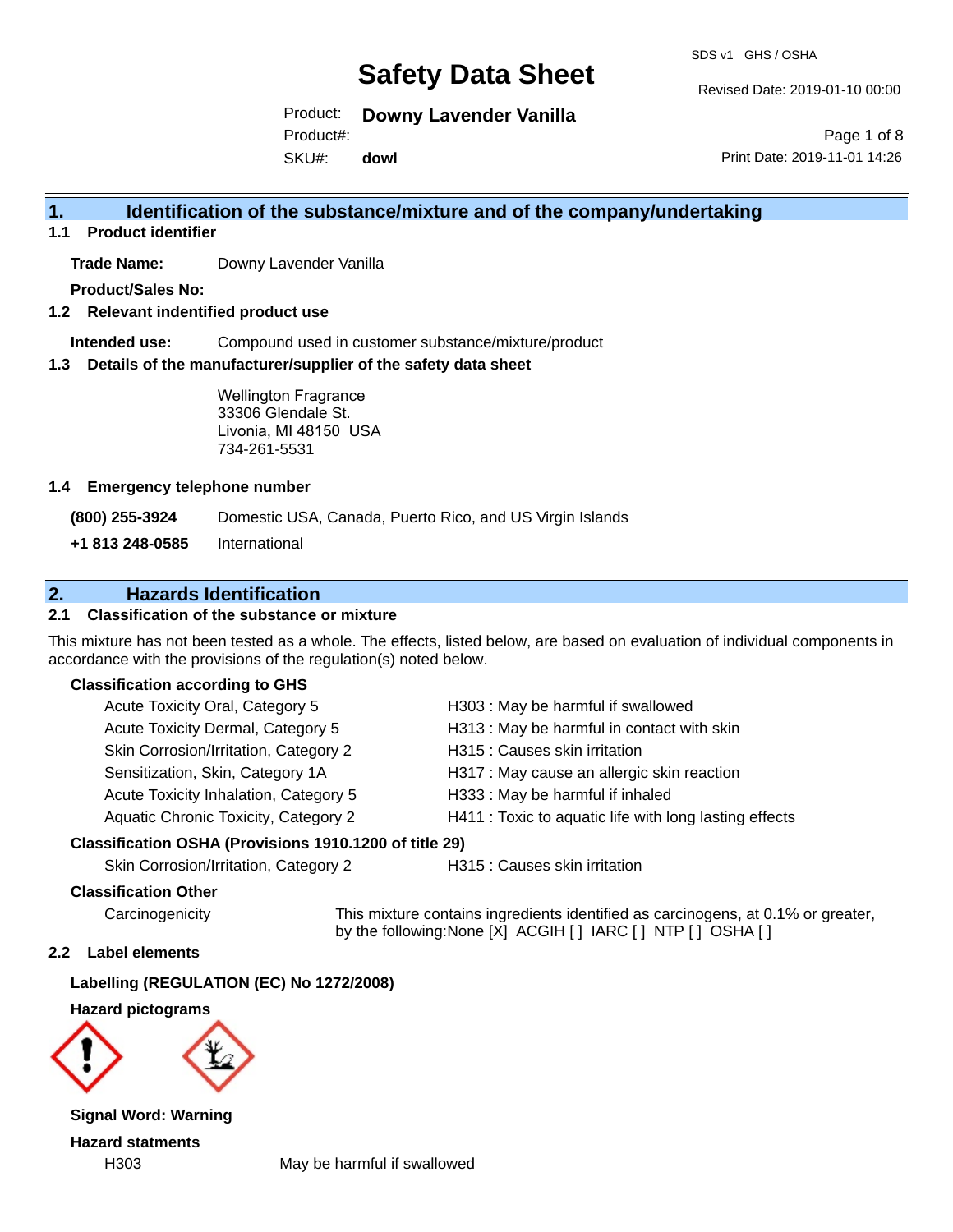#### SDS v1 GHS / OSHA

## **Safety Data Sheet**

Revised Date: 2019-01-10 00:00

Print Date: 2019-11-01 14:26

Page 2 of 8

Product: **Downy Lavender Vanilla** SKU#: Product#: **dowl**

|     | H313                            | May be harmful in contact with skin                                     |
|-----|---------------------------------|-------------------------------------------------------------------------|
|     | H315                            | Causes skin irritation                                                  |
|     | H317                            | May cause an allergic skin reaction                                     |
|     | H333                            | May be harmful if inhaled                                               |
|     | H411                            | Toxic to aquatic life with long lasting effects                         |
|     | <b>Precautionary Statements</b> |                                                                         |
|     | <b>Prevention:</b>              |                                                                         |
|     | P <sub>264</sub>                | Wash hands thoroughly after handling                                    |
|     | P <sub>272</sub>                | Contaminated work clothing should not be allowed out of the workplace   |
|     | P <sub>273</sub>                | Avoid release to the environment                                        |
|     | <b>Response:</b>                |                                                                         |
|     | $P302 + P352$                   | IF ON SKIN: Wash with soap and water                                    |
|     | $P304 + P312$                   | IF INHALED: Call a POISON CENTER or doctor/physician if you feel unwell |
|     | P312                            | Call a POISON CENTER or doctor/physician if you feel unwell             |
|     | $P333 + P313$                   | If skin irritation or a rash occurs: Get medical advice/attention       |
|     | P362                            | Take off contaminated clothing and wash before reuse                    |
|     | P363                            | Wash contaminated clothing before reuse                                 |
|     | P391                            | <b>Collect Spillage</b>                                                 |
| 2.3 | <b>Other Hazards</b>            |                                                                         |

**no data available**

## **3. Composition/Information on Ingredients**

#### **3.1 Mixtures**

This product is a complex mixture of ingredients, which contains among others the following substance(s), presenting a health or environmental hazard within the meaning of the UN Globally Harmonized System of Classification and Labeling of Chemicals (GHS):

| CAS#<br>Ingredient | EC#                            | Conc.<br>Range                          | <b>GHS Classification</b>          |
|--------------------|--------------------------------|-----------------------------------------|------------------------------------|
| 84-66-2            | 201-550-6                      | $20 - 30 \%$                            | H316; H402                         |
| Diethyl phthalate  |                                |                                         |                                    |
| 101-86-0           | 202-983-3                      | $10 - 20 \%$                            | H303; H316; H317; H400; H411       |
|                    | Hexyl cinnamaldehyde           |                                         |                                    |
| 78-70-6            | 201-134-4                      | $5 - 10 \%$                             | H227; H303; H315; H317; H319; H402 |
| Linalool           |                                |                                         |                                    |
| 123-11-5           | 204-602-6                      | $5 - 10 \%$                             | H303; H402; H412                   |
| Anisaldehyde       |                                |                                         |                                    |
| 140-11-4           | 205-399-7                      | $5 - 10 \%$                             | H303; H401; H412                   |
| Benzyl acetate     |                                |                                         |                                    |
|                    | <b>54464-57-2</b> 259-174-3    | 5 - 10 %                                | H315; H317; H400; H410             |
|                    |                                | Tetramethyl Acetyloctahydronaphthalenes |                                    |
| 121-32-4           | 204-464-7                      | $5 - 10%$                               | H303; H320; H402                   |
|                    | 3-Ethoxy-4-hydroxybenzaldehyde |                                         |                                    |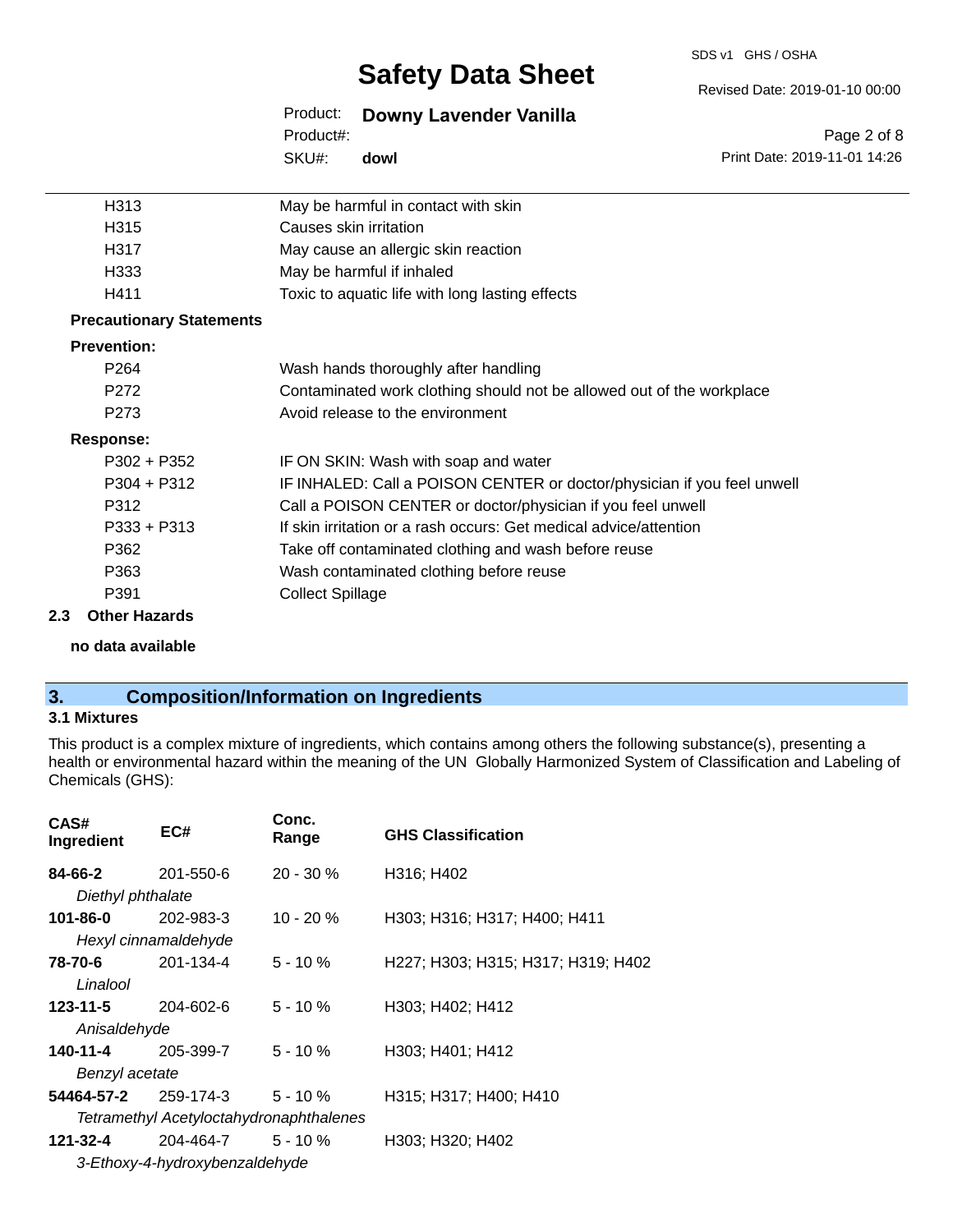SDS v1 GHS / OSHA

#### Revised Date: 2019-01-10 00:00

### Product: **Downy Lavender Vanilla**

Product#:

SKU#: **dowl**

Page 3 of 8 Print Date: 2019-11-01 14:26

| CAS#<br>Ingredient                                       | EC#                                          | Conc.<br>Range | <b>GHS Classification</b>                                                                   |
|----------------------------------------------------------|----------------------------------------------|----------------|---------------------------------------------------------------------------------------------|
| 120-51-4                                                 | 204-402-9                                    | $2 - 5%$       | H302; H313; H400; H411                                                                      |
| <b>Benzyl Benzoate</b>                                   |                                              |                |                                                                                             |
| $91 - 64 - 5$                                            | 202-086-7                                    | $2 - 5%$       | H302; H317; H402                                                                            |
| Coumarin                                                 |                                              |                |                                                                                             |
| $104 - 61 - 0$                                           | 203-219-1                                    | $2 - 5%$       | H316                                                                                        |
|                                                          | gamma-Nonalactone                            |                |                                                                                             |
| 31906-04-4                                               | 250-863-4                                    | $2 - 5%$       | H317; H402                                                                                  |
|                                                          | Hydroxyisohexyl 3-cyclohexene carboxaldehyde |                |                                                                                             |
| $101 - 39 - 3$                                           | 202-938-8                                    | $2 - 5%$       | H303; H317; H401                                                                            |
|                                                          | alpha-Methylcinnamaldehyde                   |                |                                                                                             |
| 120-14-9                                                 | 204-373-2                                    | $2 - 5%$       | H302; H317; H402                                                                            |
| Veratraldehyde                                           |                                              |                |                                                                                             |
| 115-95-7                                                 | 204-116-4                                    | $1 - 2%$       | H227; H315; H317; H320; H402                                                                |
| <b>Linalyl Acetate</b>                                   |                                              |                |                                                                                             |
| 105-95-3                                                 | 203-347-8                                    | $1 - 2%$       | H401                                                                                        |
| Ethylene brassylate                                      |                                              |                |                                                                                             |
| See Section 16 for full text of GHS classification codes |                                              |                |                                                                                             |
|                                                          |                                              |                | See Section 16 for full text of GHS classification codes which where not shown in section 2 |

Total Hydrocarbon Content (%  $w/w$ ) = 0.30

| 4.<br><b>First Aid Measures</b>                                                   |                                                                                                               |
|-----------------------------------------------------------------------------------|---------------------------------------------------------------------------------------------------------------|
| <b>Description of first aid measures</b><br>4.1                                   |                                                                                                               |
| Inhalation:                                                                       | Remove from exposure site to fresh air and keep at rest.<br>Obtain medical advice.                            |
| Eye Exposure:                                                                     | Flush immediately with water for at least 15 minutes.<br>Contact physician if symptoms persist.               |
| <b>Skin Exposure:</b>                                                             | Remove contaminated clothes. Wash thoroughly with water (and soap).<br>Contact physician if symptoms persist. |
| Ingestion:                                                                        | Rinse mouth with water and obtain medical advice.                                                             |
| Most important symptoms and effects, both acute and delayed<br>4.2                |                                                                                                               |
| Symptoms:                                                                         | no data available                                                                                             |
| <b>Risks:</b>                                                                     | Refer to Section 2.2 "Hazard Statements"                                                                      |
| Indication of any immediate medical attention and special treatment needed<br>4.3 |                                                                                                               |
| Treatment:                                                                        | Refer to Section 2.2 "Response"                                                                               |

# **5.** Fire-Fighting measures<br> **5.1** Extinguishing media

## **5.1 Extinguishing media**

| Suitable:  | Carbon dioxide (CO2), Dry chemical, Foam          |
|------------|---------------------------------------------------|
| Unsuitable | Do not use a direct water jet on burning material |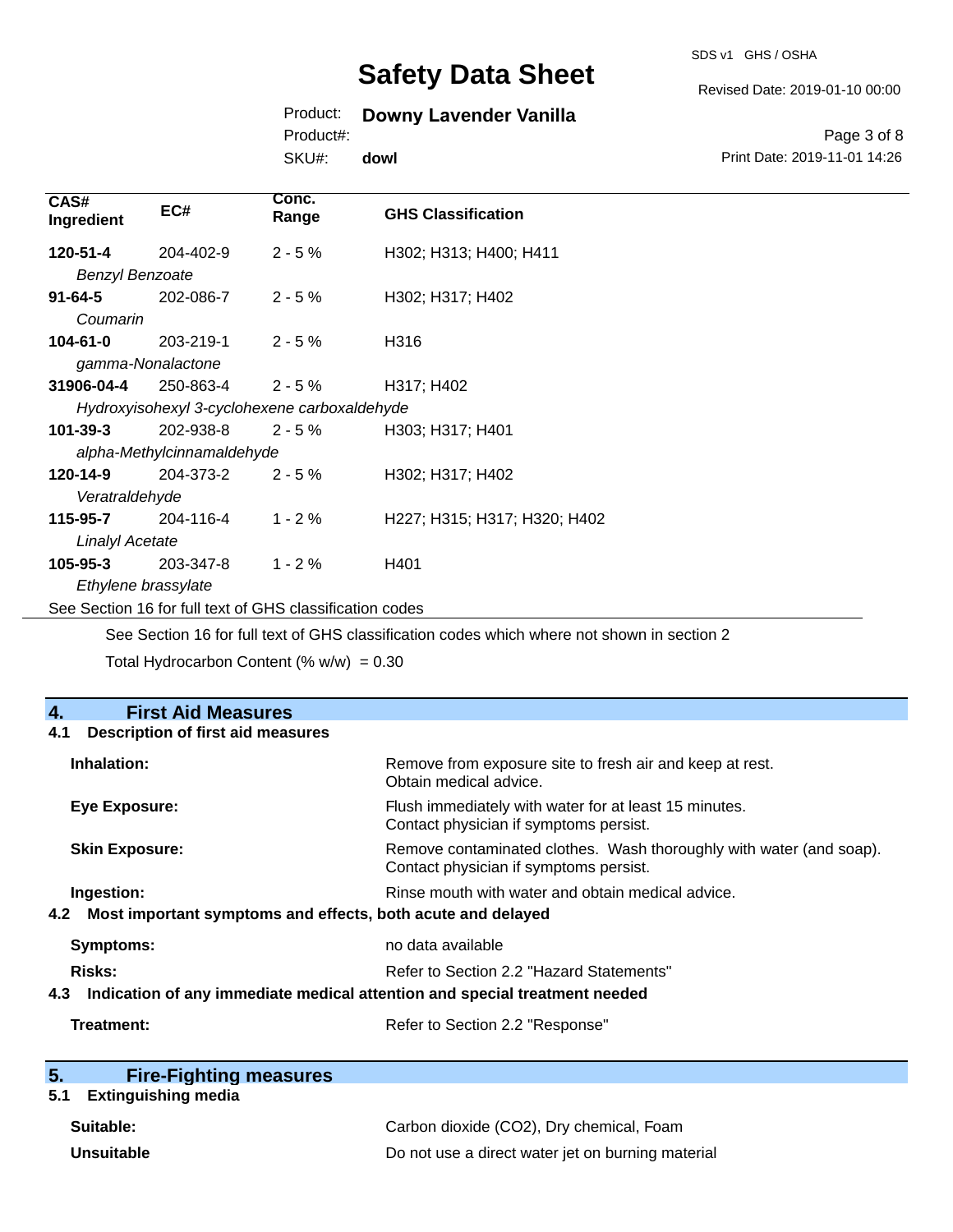SDS v1 GHS / OSHA

Revised Date: 2019-01-10 00:00

#### Product: **Downy Lavender Vanilla**

SKU#: Product#: **dowl**

Page 4 of 8 Print Date: 2019-11-01 14:26

#### **5.2 Special hazards arising from the substance or mixture**

**During fire fighting:** Water may be ineffective

#### **5.3 Advice for firefighters**

**Further information:** Standard procedure for chemical fires

#### **6. Accidental Release Measures**

#### **6.1 Personal precautions, protective equipment and emergency procedures**

Avoid inhalation and contact with skin and eyes. A self-contained breathing apparatus is recommended in case of a major spill.

#### **6.2 Environmental precautions**

Keep away from drains, soil, and surface and groundwater.

#### **6.3 Methods and materials for containment and cleaning up**

Clean up spillage promptly. Remove ignition sources. Provide adequate ventilation. Avoid excessive inhalation of vapors. Gross spillages should be contained by use of sand or inert powder and disposed of according to the local regulations.

#### **6.4 Reference to other sections**

Not Applicable

#### **7. Handling and Storage**

#### **7.1 Precautions for safe handling**

Apply according to good manufacturing and industrial hygiene practices with proper ventilation. Do not drink, eat or smoke while handling. Respect good personal hygiene.

#### **7.2 Conditions for safe storage, including any incompatibilities**

Store in a cool, dry and ventilated area away from heat sources and protected from light in tightly closed original container. Avoid uncoated metal container. Keep air contact to a minimum.

#### **7.3 Specific end uses**

No information available

#### **8. Exposure Controls/Personal Protection**

#### **8.1 Control parameters**

| <b>Exposure Limits:</b> |                   |       |                                            |             |             |
|-------------------------|-------------------|-------|--------------------------------------------|-------------|-------------|
| <b>Component</b>        |                   | ACGIH | ACGIH<br>TWA ppm STEL ppm TWA ppm STEL ppm | <b>OSHA</b> | <b>OSHA</b> |
| 84-66-2                 | Diethyl phthalate |       |                                            |             |             |
| 140-11-4                | Benzyl acetate    | 10    |                                            |             |             |

**Engineering Controls:** Use local exhaust as needed.

#### **8.2 Exposure controls - Personal protective equipment**

- **Eye protection:** Tightly sealed goggles, face shield, or safety glasses with brow guards and side shields, etc. as may be appropriate for the exposure **Respiratory protection:** Avoid excessive inhalation of concentrated vapors. Apply local ventilation where appropriate.
- **Skin protection:** Avoid Skin contact. Use chemically resistant gloves as needed.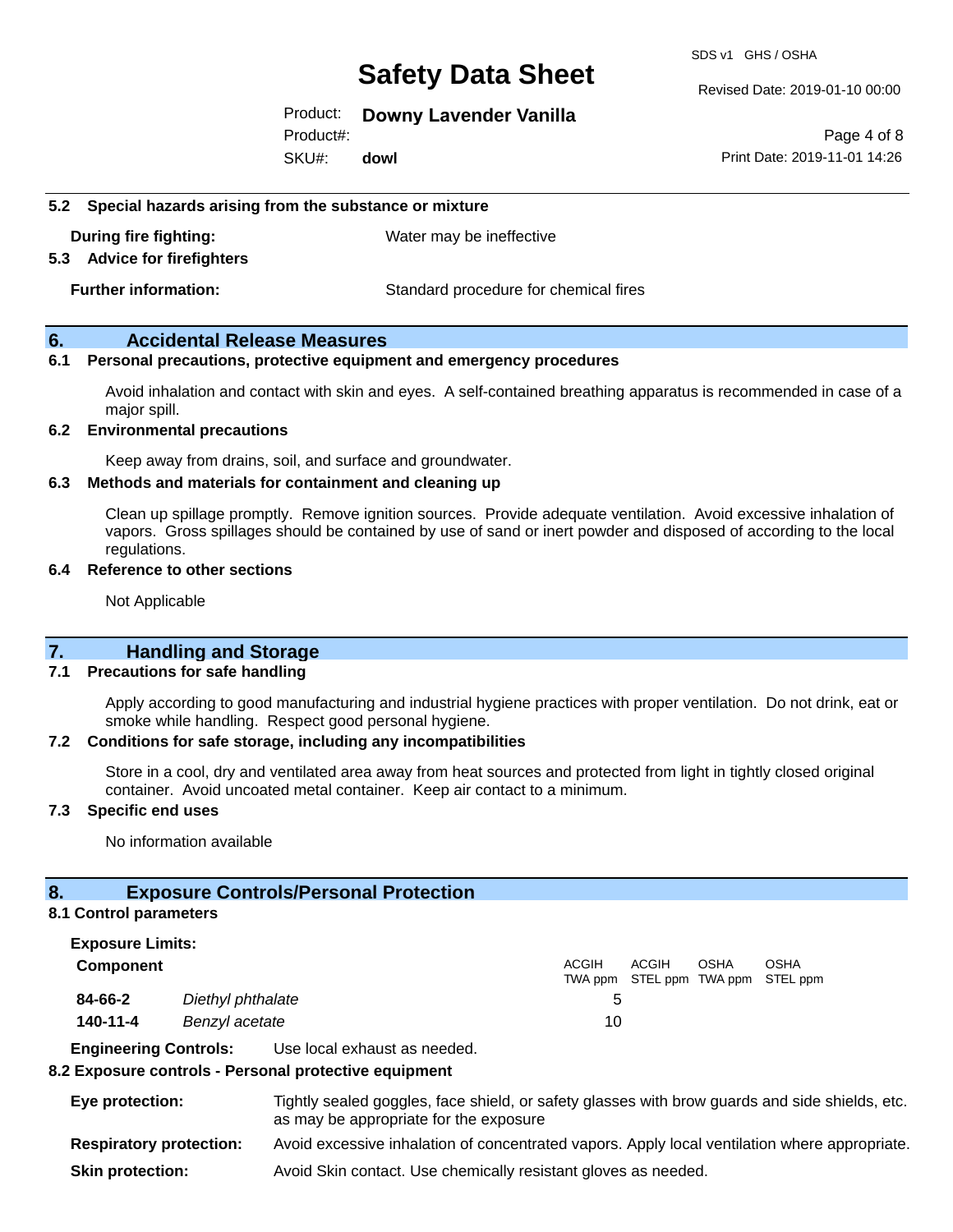SDS v1 GHS / OSHA

Revised Date: 2019-01-10 00:00

Product: **Downy Lavender Vanilla**

SKU#: Product#: **dowl**

Page 5 of 8 Print Date: 2019-11-01 14:26

### **9. Physical and Chemical Properties**

### **9.1 Information on basic physical and chemical properties**

| Appearance:                  | Liquid                        |
|------------------------------|-------------------------------|
| Odor:                        | Conforms to Standard          |
| Color:                       | Colorless to Pale Yellow (G3) |
| <b>Viscosity:</b>            | Liquid                        |
| <b>Freezing Point:</b>       | Not determined                |
| <b>Boiling Point:</b>        | Not determined                |
| <b>Melting Point:</b>        | Not determined                |
| <b>Flashpoint (CCCFP):</b>   | >200 F (93.33 C)              |
| <b>Auto flammability:</b>    | Not determined                |
| <b>Explosive Properties:</b> | None Expected                 |
| <b>Oxidizing properties:</b> | None Expected                 |
| Vapor Pressure (mmHg@20 C):  | 0.0223                        |
| %VOC:                        | 0.02                          |
| Specific Gravity @ 25 C:     | 1.2335                        |
| Density @ 25 C:              | 1.2305                        |
| Refractive Index @ 20 C:     | 1.5190                        |
| Soluble in:                  | Oil                           |

## **10. Stability and Reactivity**

| 10.1 Reactivity                         | None                                               |
|-----------------------------------------|----------------------------------------------------|
| <b>10.2 Chemical stability</b>          | Stable                                             |
| 10.3 Possibility of hazardous reactions | None known                                         |
| <b>10.4 Conditions to avoid</b>         | None known                                         |
| 10.5 Incompatible materials             | Strong oxidizing agents, strong acids, and alkalis |
| 10.6 Hazardous decomposition products   | None known                                         |

## **11. Toxicological Information**

### **11.1 Toxicological Effects**

Acute Toxicity Estimates (ATEs) based on the individual Ingredient Toxicity Data utilizing the "Additivity Formula"

| Acute toxicity - Oral - (Rat) mg/kg          | (LD50: 2881.8443) May be harmful if swallowed            |
|----------------------------------------------|----------------------------------------------------------|
| Acute toxicity - Dermal - (Rabbit) mg/kg     | (LD50: 3012.0481) May be harmful in contact with skin    |
| Acute toxicity - Inhalation - (Rat) mg/L/4hr | (LD50: 31.4742) May be harmful if inhaled                |
| <b>Skin corrosion / irritation</b>           | May be harmful if inhaled                                |
| Serious eye damage / irritation              | Not classified - the classification criteria are not met |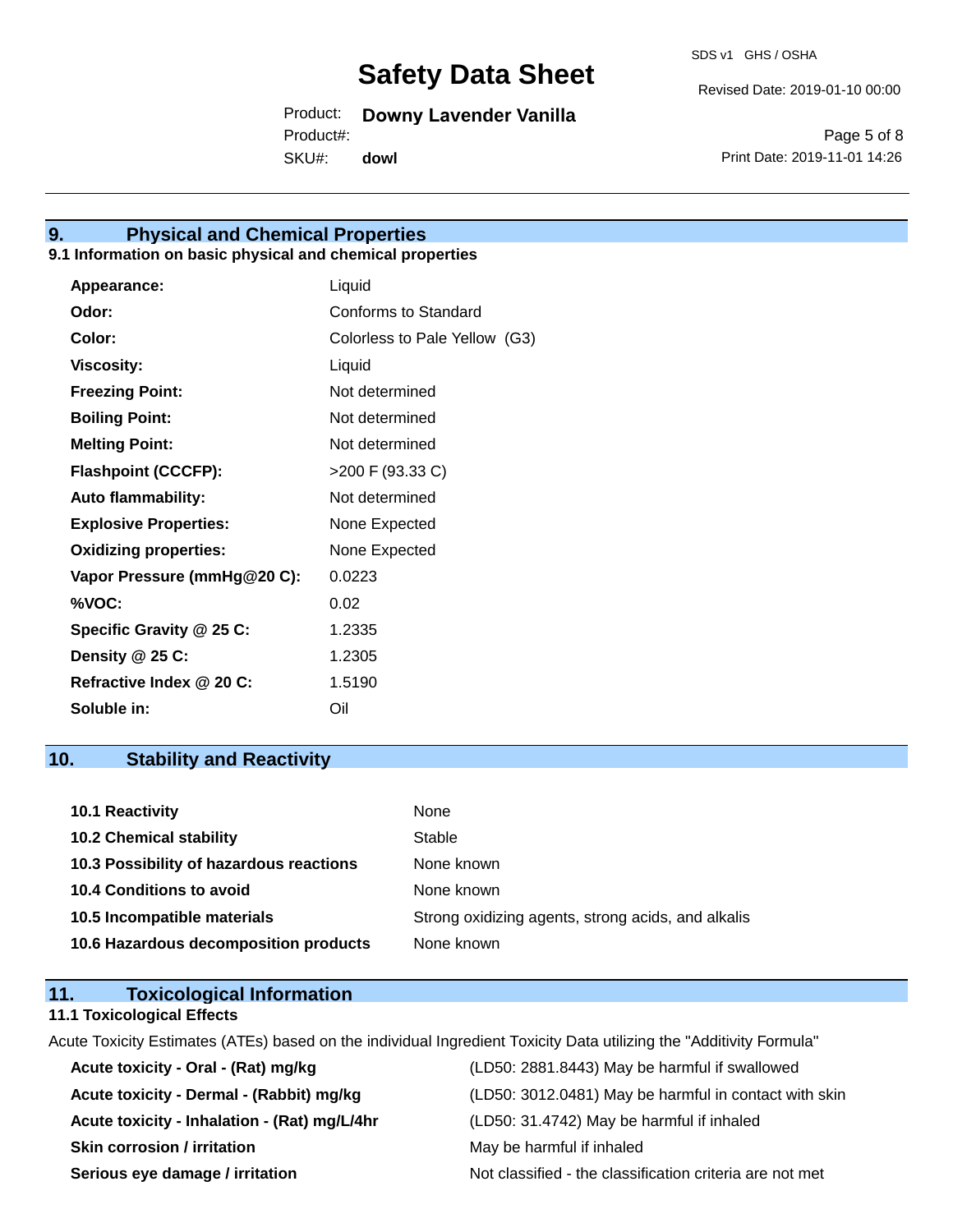SDS v1 GHS / OSHA

Revised Date: 2019-01-10 00:00

Product: **Downy Lavender Vanilla**

Product#:

SKU#: **dowl**

Page 6 of 8 Print Date: 2019-11-01 14:26

| <b>Respiratory sensitization</b>                   | Not classified - the classification criteria are not met |
|----------------------------------------------------|----------------------------------------------------------|
| <b>Skin sensitization</b>                          | May cause an allergic skin reaction                      |
| <b>Germ cell mutagenicity</b>                      | Not classified - the classification criteria are not met |
| Carcinogenicity                                    | Not classified - the classification criteria are not met |
| <b>Reproductive toxicity</b>                       | Not classified - the classification criteria are not met |
| Specific target organ toxicity - single exposure   | Not classified - the classification criteria are not met |
| Specific target organ toxicity - repeated exposure | Not classified - the classification criteria are not met |
| <b>Aspiration hazard</b>                           | Not classified - the classification criteria are not met |

#### **12. Ecological Information 12.1 Toxicity**

| <b>Acute acquatic toxicity</b>                                   | Not classified - the classification criteria are not met             |
|------------------------------------------------------------------|----------------------------------------------------------------------|
| <b>Chronic acquatic toxicity</b><br><b>Toxicity Data on soil</b> | Toxic to aquatic life with long lasting effects<br>no data available |
| <b>Toxicity on other organisms</b>                               | no data available                                                    |
| 12.2 Persistence and degradability                               | no data available                                                    |
| 12.3 Bioaccumulative potential                                   | no data available                                                    |
| 12.4 Mobility in soil                                            | no data available                                                    |
| 12.5 Other adverse effects                                       | no data available                                                    |

#### **13. Disposal Conditions**

#### **13.1 Waste treatment methods**

Do not allow product to reach sewage systems. Dispose of in accordance with all local and national regulations. Send to a licensed waste management company.The product should not be allowed to enter drains, water courses or the soil. Do not contaminate ponds, waterways or ditches with chemical or used container.

## **14. Transport Information**

| <b>Marine Pollutant</b>                                       | Yes. Ingredient of greatest environmental impact:<br>54464-57-2 : (5 - 10 %) : Tetramethyl Acetyloctahydronaphthalenes |                                     |                   |                 |               |
|---------------------------------------------------------------|------------------------------------------------------------------------------------------------------------------------|-------------------------------------|-------------------|-----------------|---------------|
| <b>Regulator</b>                                              |                                                                                                                        | <b>Class</b>                        | <b>Pack Group</b> | <b>Sub Risk</b> | UN-nr.        |
| U.S. DOT (Non-Bulk)                                           |                                                                                                                        | Not Regulated - Not Dangerous Goods |                   |                 |               |
| <b>Chemicals NOI</b>                                          |                                                                                                                        |                                     |                   |                 |               |
| <b>ADR/RID (International Road/Rail)</b>                      |                                                                                                                        |                                     |                   |                 |               |
| <b>Environmentally Hazardous</b><br>Substance, Liquid, n.o.s. |                                                                                                                        | 9                                   | Ш                 |                 | <b>UN3082</b> |
| <b>IATA (Air Cargo)</b>                                       |                                                                                                                        |                                     |                   |                 |               |
| <b>Environmentally Hazardous</b><br>Substance, Liquid, n.o.s. |                                                                                                                        | 9                                   | Ш                 |                 | UN3082        |
| IMDG (Sea)                                                    |                                                                                                                        |                                     |                   |                 |               |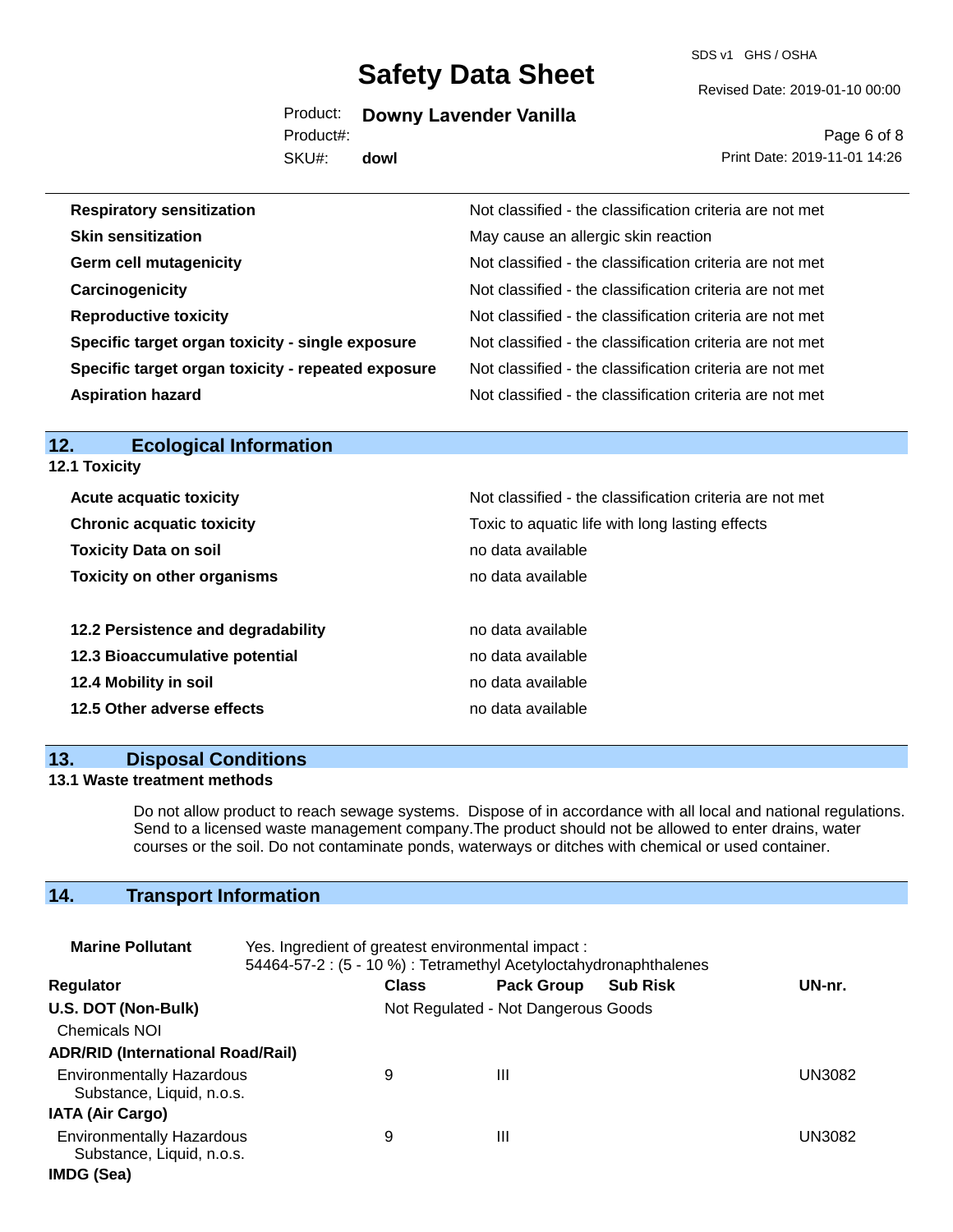SDS v1 GHS / OSHA

Revised Date: 2019-01-10 00:00

#### Product: **Downy Lavender Vanilla**

Product#:

SKU#: **dowl**

Page 7 of 8 Print Date: 2019-11-01 14:26

| <b>Environmentally Hazardous</b><br>Substance, Liquid, n.o.s.           | 9 | $\mathbf{III}$                                               | UN3082                                          |  |
|-------------------------------------------------------------------------|---|--------------------------------------------------------------|-------------------------------------------------|--|
| 15.<br><b>Regulatory Information</b>                                    |   |                                                              |                                                 |  |
| <b>U.S. Federal Regulations</b>                                         |   |                                                              |                                                 |  |
| <b>TSCA (Toxic Substance Control Act)</b>                               |   | All components of the substance/mixture are listed or exempt |                                                 |  |
| 40 CFR(EPCRA, SARA, CERCLA and CAA)                                     |   |                                                              | This product contains the following components: |  |
| 84-66-2<br>$201 - 550 - 6$ 20 - 30 %                                    |   | Diethyl phthalate                                            |                                                 |  |
| <b>U.S. State Regulations</b>                                           |   |                                                              |                                                 |  |
| <b>California Proposition 65 Warning</b><br><b>Canadian Regulations</b> |   | No Warning required                                          |                                                 |  |
| <b>DSL</b>                                                              |   |                                                              | 100.00% of the components are listed or exempt. |  |

#### **16. Other Information**

#### **GHS H-Statements referred to under section 3 and not listed in section 2**

| H227 : Combustible liquid                                | H302: Harmful if swallowed                                     |  |  |  |
|----------------------------------------------------------|----------------------------------------------------------------|--|--|--|
| H316 : Causes mild skin irritation                       | H317 : May cause an allergic skin reaction                     |  |  |  |
| H319 : Causes serious eye irritation                     | H320 : Causes eye irritation                                   |  |  |  |
| H400 : Very Toxic to aquatic life                        | H401 : Toxic to aquatic life                                   |  |  |  |
| H402 : Harmful to aquatic life                           | H410 : Very toxic to aquatic life with long lasting<br>effects |  |  |  |
| H412 : Harmful to aquatic life with long lasting effects |                                                                |  |  |  |
| <b>Total Fractional Values</b>                           |                                                                |  |  |  |
| (TFV) Risk                                               | (TFV) Risk                                                     |  |  |  |
| (158.86) Acute Toxicity Inhalation, Category 5           | (40.90) Aquatic Chronic Toxicity, Category 3                   |  |  |  |
| (36.00) Sensitization, Skin, Category 1A                 | (10.60) Sensitization, Skin, Category 1B                       |  |  |  |
| (5.95) Skin Corrosion/Irritation, Category 3             | (4.02) Aquatic Chronic Toxicity, Category 2                    |  |  |  |
| (1.89) Skin Corrosion/Irritation, Category 2             | (1.74) Acute Toxicity Oral, Category 5                         |  |  |  |

- (1.66) Acute Toxicity Dermal, Category 5 (1.64) Aquatic Chronic Toxicity, Category 4
- 

#### Remarks

This safety data sheet is based on the properties of the material known to Wellington Fragrance at the time the data sheet was issued. The safety data sheet is intended to provide information for a health and safety assessment of the material and the circumstances, under which it is packaged, stored or applied in the workplace. For such a safety assessment Wellington Fragrance holds no responsibility. This document is not intended for quality assurance purposes.